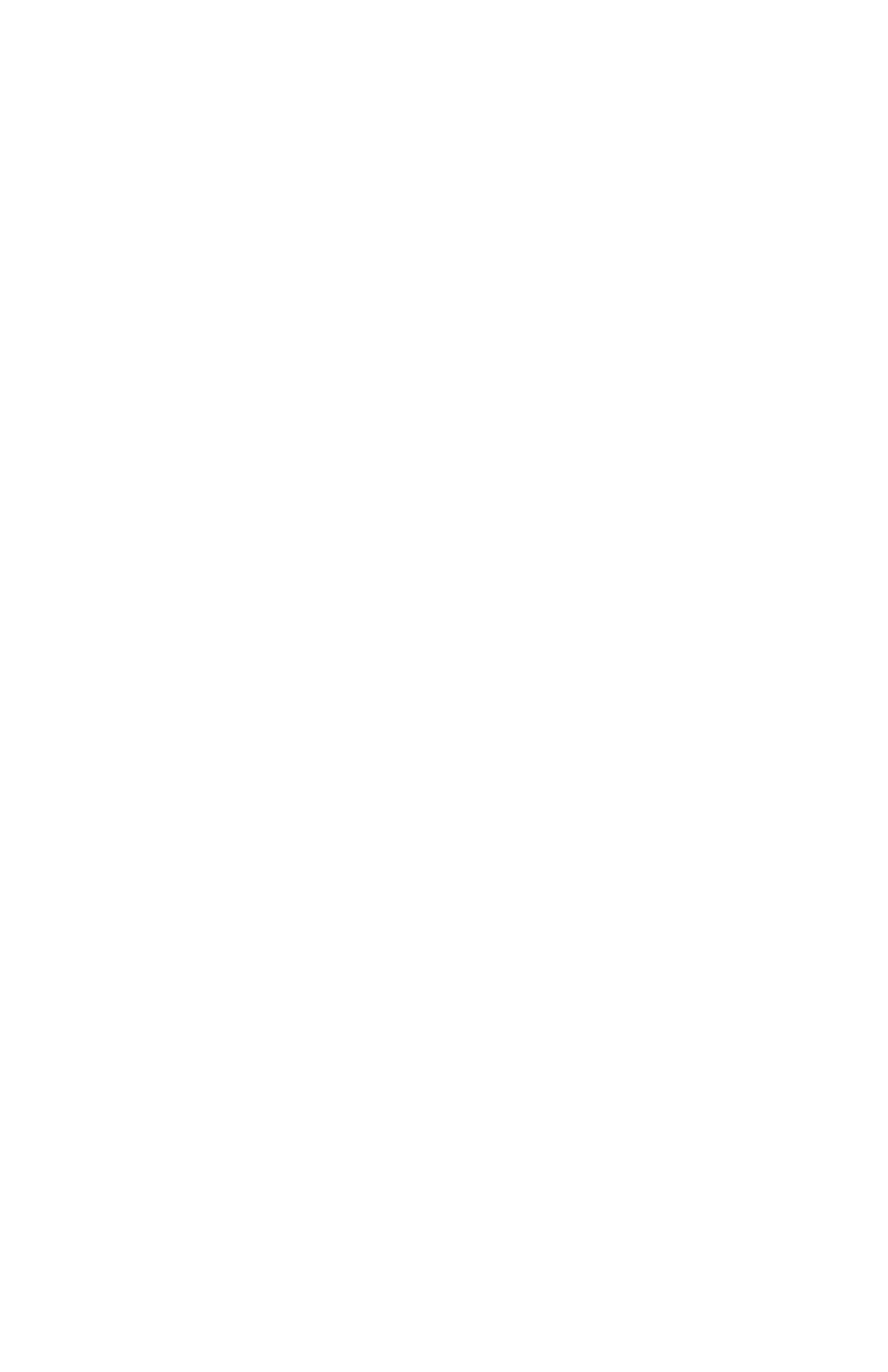## *~ Program ~* **Concert Band**

Commando March Samuel Barber

Adagio Cantabile (from Sonata, Op. 13, No. 8) Ludwig van Beethoven

Peregrin (A Traveler's Tale) Douglas Akey

Prayer for Ukraine Mykola Lysenko

Appalachian Legacy **Robert Sheldon** Robert Sheldon

### **Wind Ensemble**

Polka and Fugue (from *Schwanda, the Bagpiper*) Jaromir Weinberger

Divertimento for Band, Op. 42 Vincent Persichetti

this is most certainly true James M. Stephenson

State Anthem of Ukraine Mykhailo Verbytsky

The Promise of Living (from *The Tender Land*) Aaron Copland

(1910-1981) arr. James Curnow

(1770-1827) arr. Harold Walters

(b. 1957)

(1842-1912) arr. Marcus Müller

(b. 1954)

(1896-1967) arr. Glenn C. Bainum

(1915-1987)

(b. 1969)

Serenity/Shock Austin Kobylarczyk (b. 2002)

(1815-1870)

(1900-1990) arr. Kenneth Singleton

Danzón No. 2 **Arturo Márquez** (b. 1950) arr. Oliver Nickel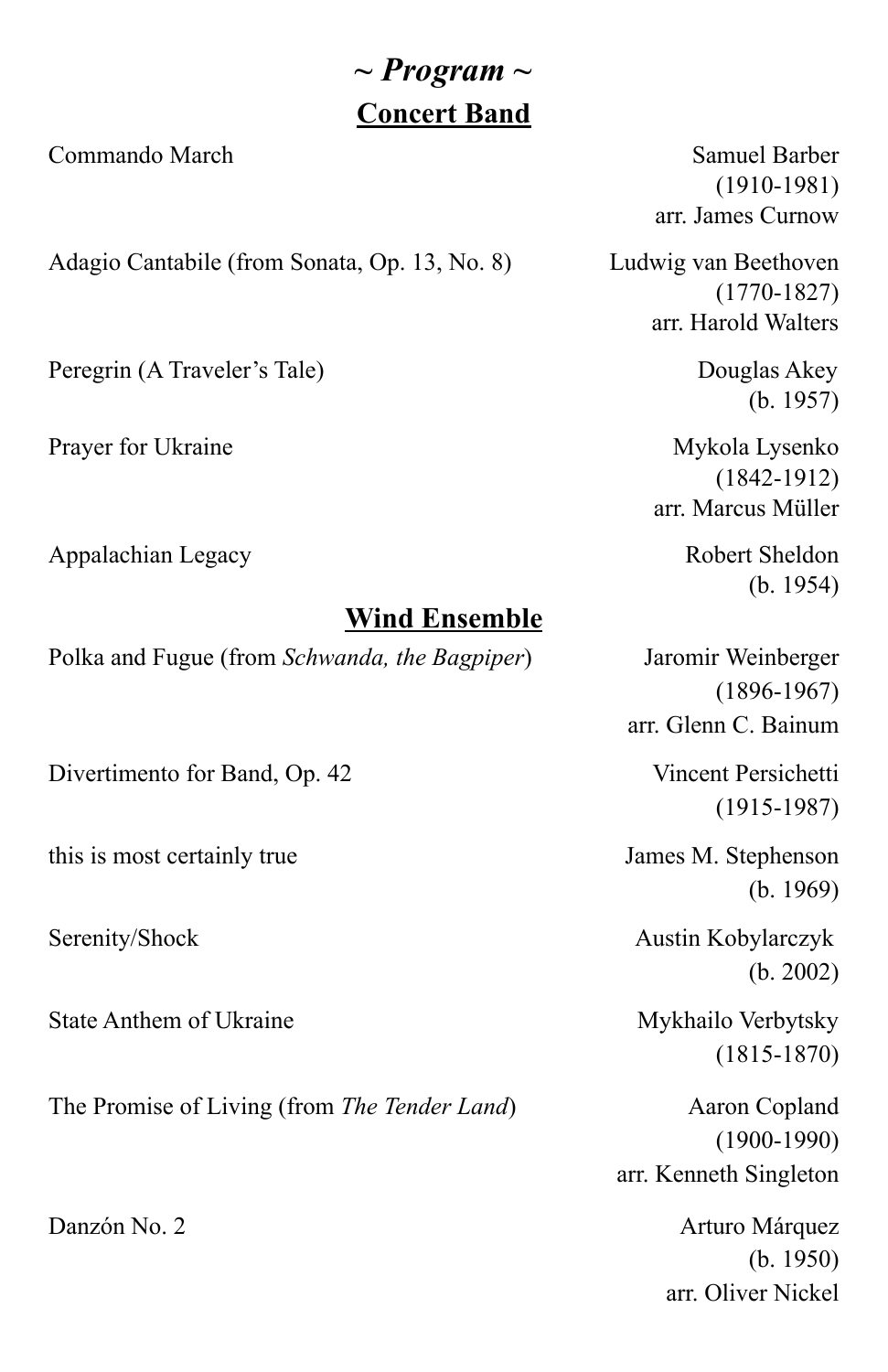#### **St. Norbert College Concert Band** Dr. Philip Klickman, Director

#### **Piccolo**

Maya Pulvermacher, Fitchburg

#### **Flute**

Denise Flores, Green Bay Sarah Kulas, Iron Mountain, MI Maya Pulvermacher, Fitchburg Lila Shallow, Lena

**Bassoon** Kylie Merchant, Monroe

#### **Clarinet**

Katherine Brand, Luxemburg Kaylee Dolatowski, Chicago, IL Morgan Rabas, New Franken Austin Struble, Munising, MI

**Bass Clarinet** Donald Lisch, White Lake

#### **Alto Saxophone**

Elena LeRoy, Sturgeon Bay Peter Lim, Houston, TX Madison Neuens, Niagara Cara Steiner, New Holstein

## **Tenor Saxophone**

Bethany Kreklow, Tigerton

#### **Trumpet**

Zach Eller, Waupaca Claire Ostopowicz, Sullivan Aaron Schaal, Bonduel Quinn Senke, Madison Violet Sulli, Lake Geneva

**Horn** Ariana Nichols, Germantown

**Trombone** Maria Miller, De Pere Marquise Weatherall, Madison

**Euphonium** Miani Blackwell, Oakbrook Terrace, IL Edward "Ballad" Funkhauser, Schaumburg, IL

#### **Tuba**

Austin Kobylarczyk, Pulaski

**Percussion** Kadisyn Ceplina, Wisconsin Rapids Tom (Dong Hyeon) Lee, Oshkosh, Seoul, South Korea Nathaniel Ocokoljich Greenlaw, Sturgeon Bay Benjamin Taylor, Green Bay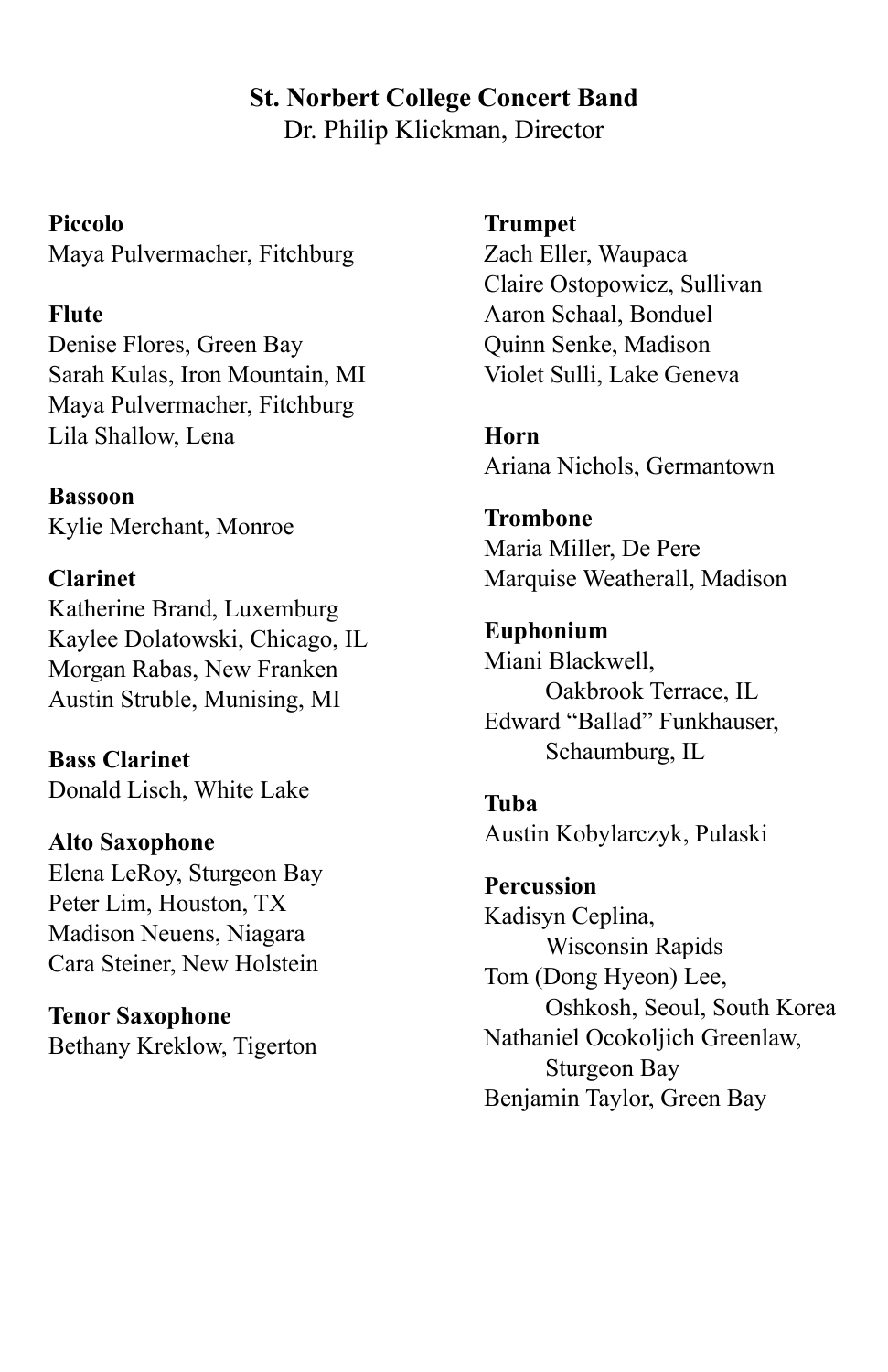### **St. Norbert College Wind Ensemble** Dr. Philip Klickman, Conductor

#### **Flute**

Anna Heinzen, Manitowoc Katie McGuire, Downers Grove, IL Emily Martin, Milwaukee Kylie Merchant, Monroe Anne Pfeifer, Green Bay Leah Zimmer, West Bend

**Oboe** Rose Palmer, Kingsford, MI

**Bassoon** Noah Liptack, Forney, TX Hannah Swan, Ashaubenon

**Clarinet** Ellie Brielmaier, Hortonville Elizabeth Brefka, Franklin Taylor Karnopp, Kewaunee Miranda Lobermeier, Park Falls Cassie Nooyen, Eaton

**Bass Clarinet** Austin Kobylarczyk, Pulaski

**Alto Saxophone** Dylan Liptack, Forney, TX Emma Schepp, De Pere Esai Torres, Waukegan, IL

**Tenor Saxophone** Heidi Broerman, Denmark Michael Brown, Green Bay **Baritone Saxophone** Jeremiah Mcmahon, Downers Grove, IL

**Trumpet** Trenton Bebermeier, Kiel Emily Gonnering, Oconto Falls Mara Weis, Denmark

**Horn** Jared Brown, Appleton

**Trombone** Nathan Brummel, Downers Grove, IL Lauren Pamperin, Marion Owen Wells, Galena, IL

**Euphonium** Peter Lison, Kaukauna

**Tuba** Daniel Scaife, Madison

**Percussion** Jack Gaskin, Naperville, IL Mahri Hodges, Ashwaubenon Tom (Dong Hyeon) Lee, Oshkosh/Seoul, South Korea Nathaniel Lezotte, Freedom Riley McKibben, Waupaca David Vogel, Kiel Marquise Weatherall, Madison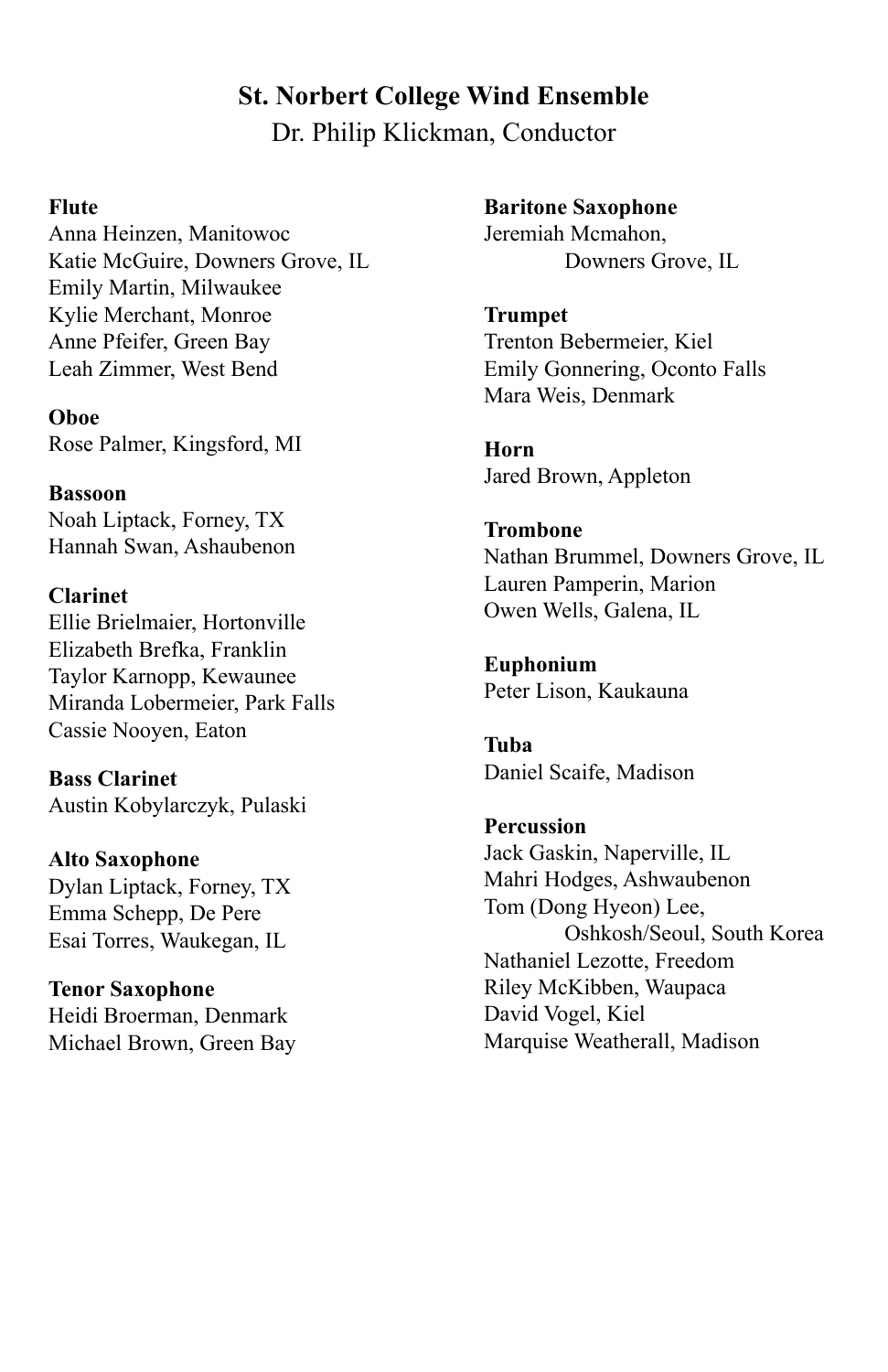## *~ Senior Bios ~*

**Trenton Bebermeier** is a senior music performance major, emphasizing the trumpet. He is currently in the trumpet studio of Dr. Jamie Waroff, and the guitar studio of Dr. Christopher Cramer. He is also a member of the St. Norbert wind, jazz, and brass ensembles. His favorite musical artists are Chopin, Shostakovich, Ornette Coleman, and Phil Ochs.

**Holly Buczek** is a senior from Grafton, Wisconsin. She is graduating with a degree in Elementary Education, and was involved in music all four years at SNC. Her first semester, she was in the piano quartet led by Mrs. Elaine Moss, and then transitioned to Wind Ensemble for her remaining semesters. She plays oboe and piano. Holly would like to thank her family for their love and support, and her friends for always staying by her side. She couldn't have done it without them!

**Katie Coyle** is a senior music education major from Green Bay, Wisconsin. She is graduating from the program with triple certification in choral, instrumental, and general music. While at SNC, Katie has studied voice under Dr. Sarah Parks and clarinet under Mr. Nicklas Waroff. She has been a part of several college ensembles, namely Concert Choir, Chamber Singers, Wind Ensemble, and the Abbey Singers. Katie loves to offer her music in the context of worship, and throughout her life has been involved in multiple music ministries for various Catholic churches. She is very attracted to the missionary lifestyle and hopes to spend her life after college serving the Catholic Church and spreading the love of Jesus Christ in whatever capacity she is called to. Katie would like to thank her family for all of their support throughout the many years of music lessons and opportunities, and she would like to thank God the Father, who is ever so generous, for giving her all of the means necessary for making music. All for the greater glory of God!

**Kassidy Freund** is a graduating senior from Fond du Lac, WI. She is completing her bachelor's degree in Instrumental and General Music education, and has played bass trombone in the St. Norbert College Wind Ensemble for the last four years. She has greatly enjoyed her time at SNC, and is so grateful for her supportive professors. She is finishing her student teaching placement in the Howard-Suamico district. She is currently applying for jobs and hopes to be either a general music teacher or band director! Kassidy wants to thank everyone in the music department who has made the last four years a joy, and her family for their support throughout her time.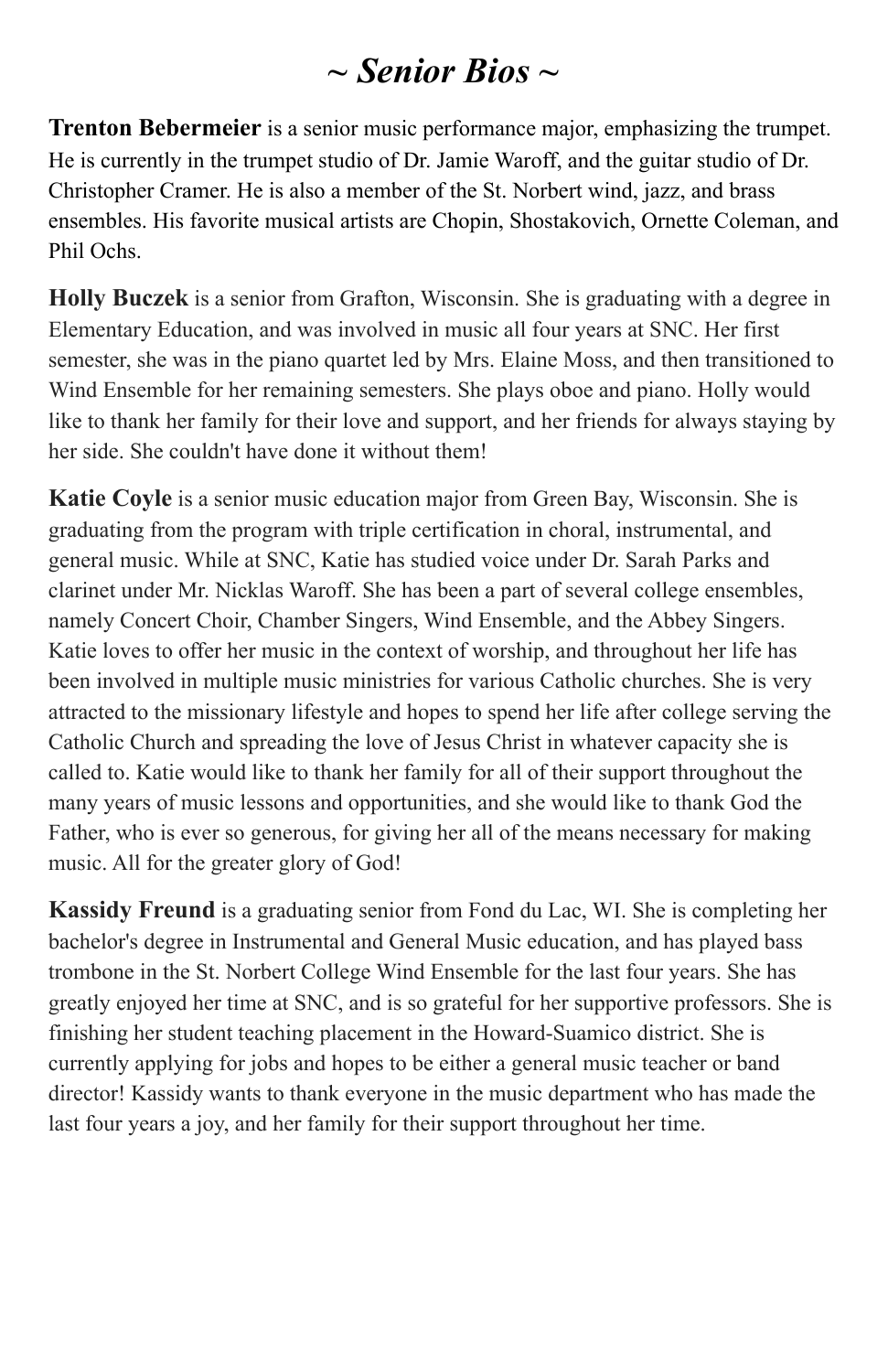**Carly Larson** is a senior from Wautoma, Wisconsin. She is graduating with a degree in Choral/General Music Education. Carly was in the vocal studio of Mrs. Linda Feldmann for 3 years and the flute studio of Dr. Kortney James for 2 years. During her time at SNC, she performed on stage in Knight Theatre's productions of The Addams Family, Tuck Everlasting, and Knight Theatre Through the Years. She also sang with the SNC Knightingales and was part of Wind Ensemble, Concert Band, Chamber Singers, Concert Choir, and Bell Choir. Carly would like to thank her husband, family (both the Hartenbergers and the Larsons!), and friends for all of the love and support they have shown her. She would also like to give a gigantic thanks to her loving God who brought her here and grew her relationship with Him through Cru and more throughout her time at SNC.

**Trent Larson** is a senior from Hortonville, Wisconsin. He is graduating with a degree in General/Choral Music Education. He was in the vocal studio of Dr. Yi-Lan Niu for 4 years. He has been involved in Wind Ensemble, Jazz, Chamber Singers, the Knights on Broadway, and SNC's Acafellas. During his time as a student, Trent performed by acting and playing trumpet in SNC's Knight Theatre productions for 3 years. Trent would like to thank his family for their love and support, and Jesus Christ for turning his life around after his first year in college.

**Noah Liptack** is a senior from Forney, Texas. After 3 years at SNC, he is graduating with a Degree in Economics. Noah has been involved in Wind Ensemble, playing the bassoon. He is a Research Analyst Fellow at the Center for Business and Economic Analysis, a tutor, and has been involved with the college's Economics Honor Society, serving as Vice President of the chapter. Noah would like to thank his family for all their love and support, and for instilling a love of music in him from a young age.

**Cassie Nooyen** is a senior from Green Bay, Wisconsin. She is graduating with a degree in Computer Science with minors in Mathematics and Graphic Design. She has been involved by playing the clarinet in Wind Ensemble and Concert Band over the past four years. Cassie worked on the Academic Technology team at the Tech Bar as a student consultant. During her time as a student, she also was the president of the Catholic Women's group Chiara, Computer Science Club, and Women in STEM. Cassie would like to thank her family and friends for their endless support and countless memories over the past four years!

**Lauren Pamperin** is a senior from Marion, Wisconsin. She is graduating with a Degree in Computer Science and a Minor in Music. She has been involved in Wind Ensemble during her time at SNC as well as many Knight Theatre productions. Outside of music, Lauren has been involved in Circle K and Computer Science Club. Lauren would like to thank her family and friends for their love and continued support!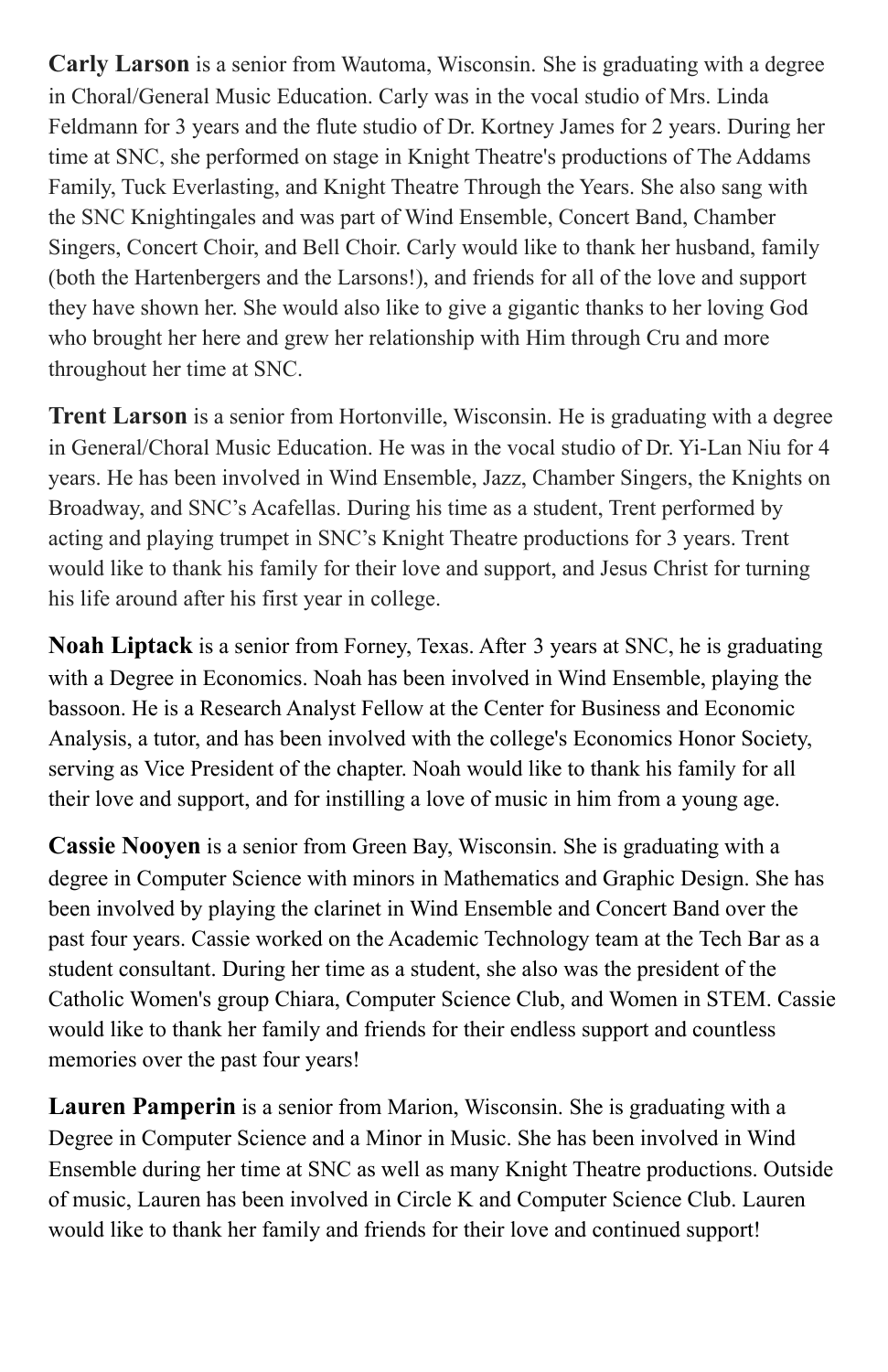**Nate Perttu** is a senior from Green Bay, Wisconsin and he will be graduating with a degree in Music Education. Nate plays the trombone, euphonium, and tuba and was in the studio of Dr. Eric High for 3 years. During his time as a student he has been involved in various ensembles at SNC, including Jazz Ensemble, Wind Ensemble, Klezmer Ensemble, and Concert Choir and was also involved in multiple Knight Theatre productions as a member of the pit. Nate would like to thank his family and friends for all their support during his college journey and as he begins his career as a music educator!

**Morgan Rabas** is a Senior from New Franken, WI, pursuing a Education Studies Degree. Morgan has been a part of the band and choir all throughout her 4 years here. She is in many different clubs and activities including soccer, CRU, knitting club, and bible studies. Morgan has been able to be active in college life and the music department all while working every year. Morgan would like to thank both of her professors Dr. Sarah Parks, and Dr. Philip Klickman for the amazing experiences of the last 4 years. She would also like to thank her family, friends and faculty for being supportive in everything she does in the music program and other activities she is involved in.

**Brice Tepsa** is a senior from Howard, Wisconsin. He will be graduating with a degree in Instrumental Music Education. He performed in the St. Norbert Wind Ensemble, Concert Band, Brass Ensemble, and Jazz Ensemble, and Chamber Singers. After graduation, Brice will be commissioning as a 2nd Lieutenant in the Army, and teaching in a local school. Brice would like to thank his friends, his parents Jennifer and Don, and his fiance, Valerie Singer, for their overwhelming support throughout his time at St. Norbert College.

**Jonathan Tesch**, from Seymour, WI, is graduating with a major in instrumental music education. During his time at St. Norbert College, he has performed as a member of many ensembles including Concert Band, Commencement Band, Wind Ensemble, Bell Choir, Concert Choir, Chamber Singers, Jazz Ensemble, and The Civic Symphony of Green Bay. Jonathan has also been involved with several student organizations on campus including NAfME, Rowing Club, Knight Theatre, and Acafellas. He is particularly proud of his time directing the pit orchestra during the 2021 performance of "Knight Theatre Through the Years." Jonathan has also enjoyed serving as a band librarian for the SNC music department. He would like to give a special thanks to his family, friends, and instructors for their love and support.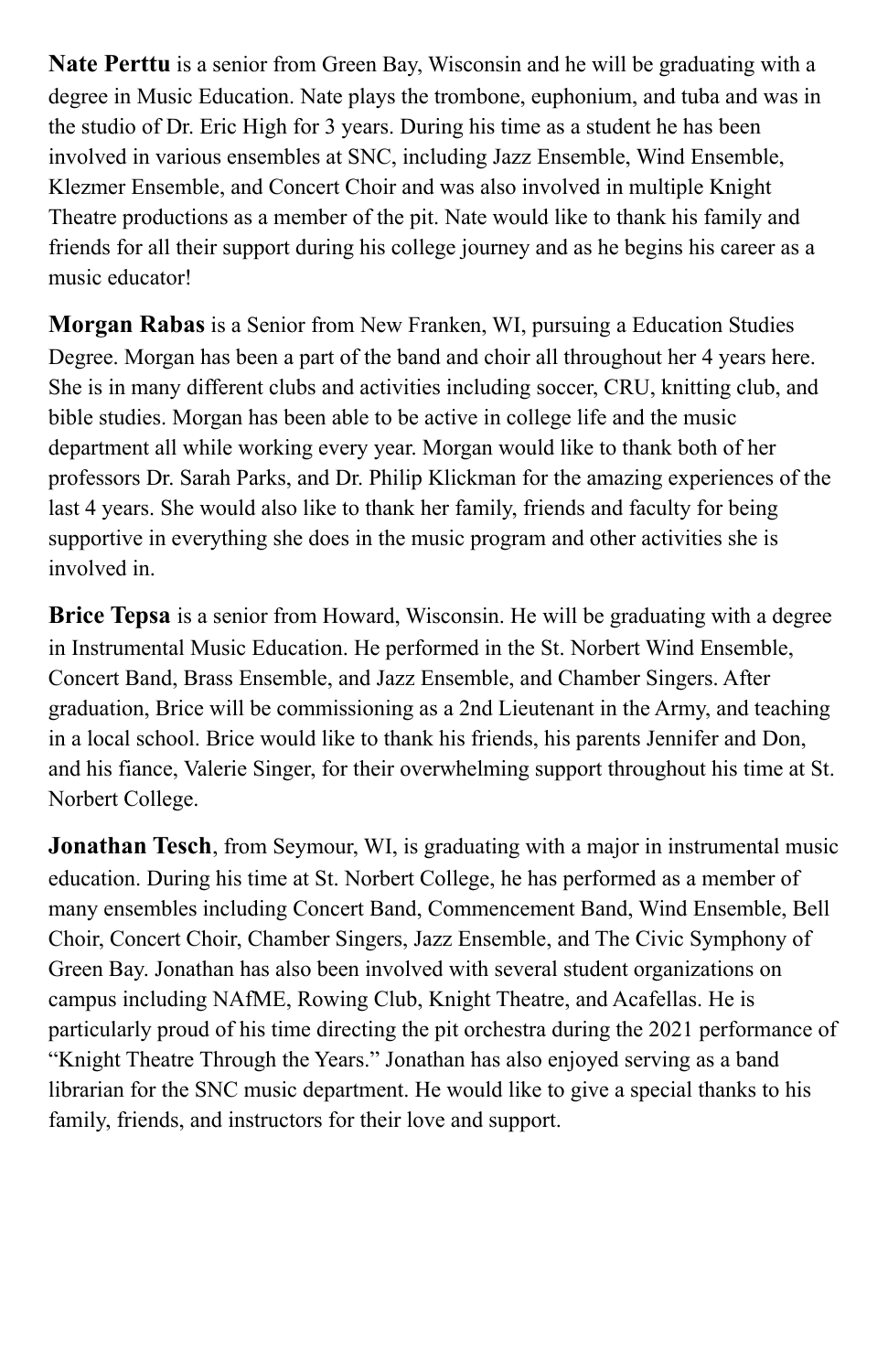**Emily Thorson** is a senior from Chicago, Illinois, who will be graduating with a degree in Instrumental Music Education. During her time at St. Norbert, Emily was a member of the Wind Ensemble, Concert Band, and a clarinet student in the studio of Mr. Nicklas Waroff. Emily is also a graduating member of the St. Norbert College Honors Program, and has served as the president of St. Norbert's Pep Band for the past two years. She would like to extend thanks to her parents for always being her biggest fans and supporting her through college.

**David Vogel** is a senior from Kiel, Wisconsin. He is graduating with a Bachelor's of Science in Geology, and has enjoyed working with the department as a teaching assistant, rock preparation room supervisor and president of the Geology Club. As a member of St. Norbert's Honors Program and the Phi Kappa Phi honor society, David has enjoyed pursuing academic excellence, in addition to extracurriculars like practicing and performing with the college's Concert Band and Wind Ensemble each year. He would like to thank his family and friends for their support throughout his time at St. Norbert.

**Marquise Weatherall** is a senior from Madison, WI and he is a Music Performance Major at St. Norbert College. Marquise is currently studying Percussion in the studio of Jim Robl. Marquise is involved in Wind Ensemble, Jazz Ensemble, Bell Choir, Concert Choir, Brass Ensemble and Concert Band. In Concert Band, he plays the Blue Trombone. Outside of his Music Major classes and ensembles, he is involved in many different things on campus! He is a part of SNC Klezmer Ensemble, Black Student Union, a Program Assistant at the Cassandra Voss Center, SNC Tour Guide and he was the Pit director for 2021-2022's SNC's Knight Theatre. He would like to thank his entire family, friends, instructors and the SNC Music Department for being by his side and supporting his awesome performances!

**Leah Zimmer** is a Senior from West Bend, Wisconsin. She is graduating with a major in Physics and minors in English and Mathematics. She plans to attend graduate school in the fall. Leah has enjoyed playing flute in the SNC music department for 7 semesters and has been a member of both Concert Band and Wind Ensemble. She would like to thank her incredible family for their love and support and for always encouraging her to stay involved with music.